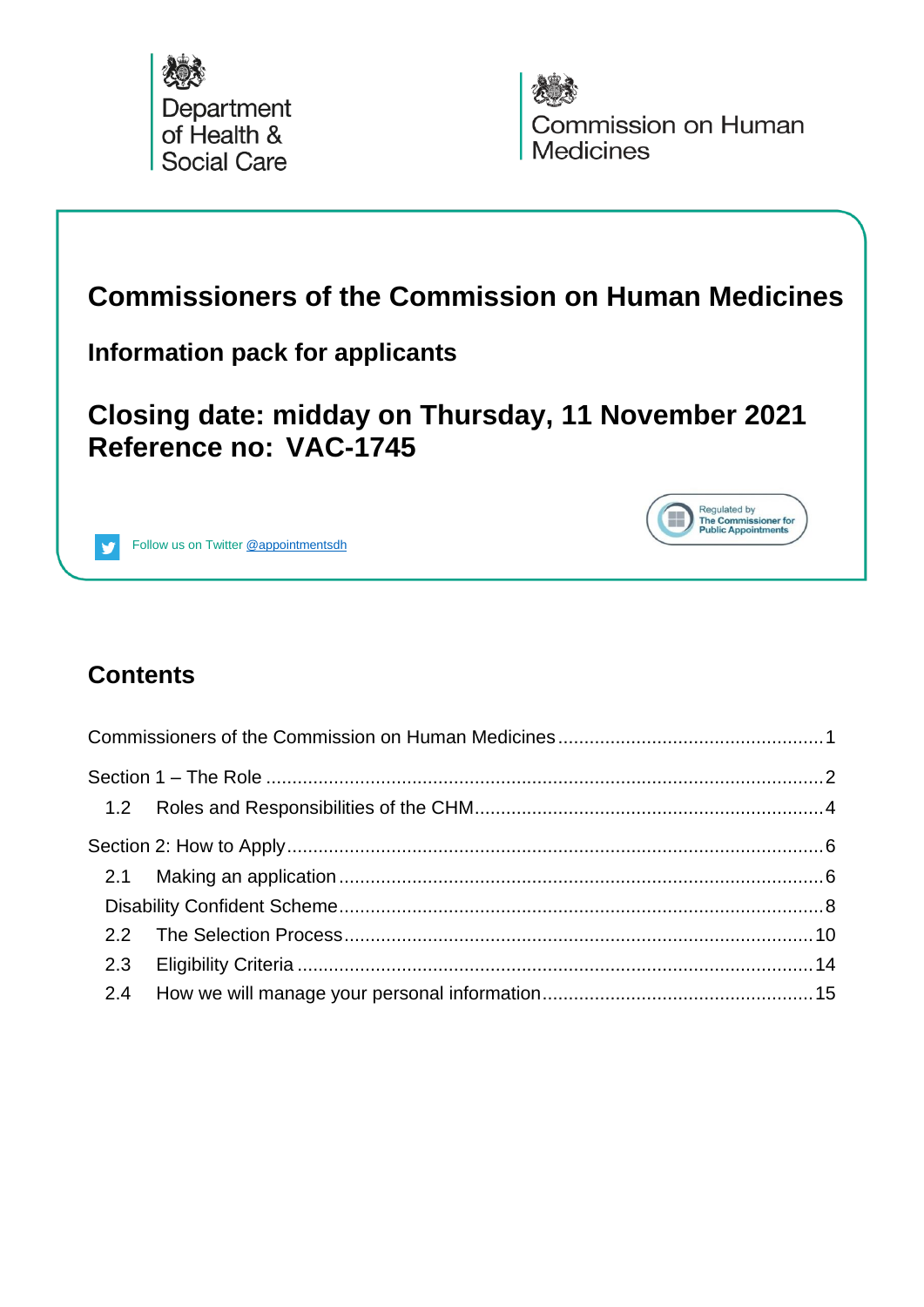# <span id="page-1-0"></span>**Section 1 – The Role**

#### **1.1 Role and Responsibilities of a Commissioner of the Commission on Human Medicines (CHM)**

#### **Introduction**

Ministers are seeking to appoint eleven commissioners to the board of the Commission on Human Medicines.

#### **Role and responsibilities of a Commissioner**

Commissioners are required to:

- possess or develop a working knowledge and understanding of the UK medicines regulatory procedures
- attend all scheduled and unscheduled meetings of the CHM (and to be present for the whole meeting)
- consider, comment and contribute by drawing on their individual expertise and judgement, as appropriate, on all agenda items and to assist the CHM to frame clear and unequivocal advice to Ministers in accordance with the CHM's terms of reference
- be able and prepared to speak on a range of relevant issues and not just on their own areas of specialism
- provide formal and informal advice to Ministers between meetings when required
- contribute to and ensure the CHM's advice takes account of a wider view of risk and benefit, particularly as it is perceived by patients, carers and other members of the public

#### **Qualities required for the role of Commissioner**

The Department of Health and Social Care values and promotes diversity and encourages applications from all sections of the community. The boards of public bodies should reflect the population they are there to serve. Boards also benefit from fresh perspectives, and we are always keen to encourage candidates with private sector experience to consider applying for our roles.

We are looking to recruit ten specialist members and one lay member.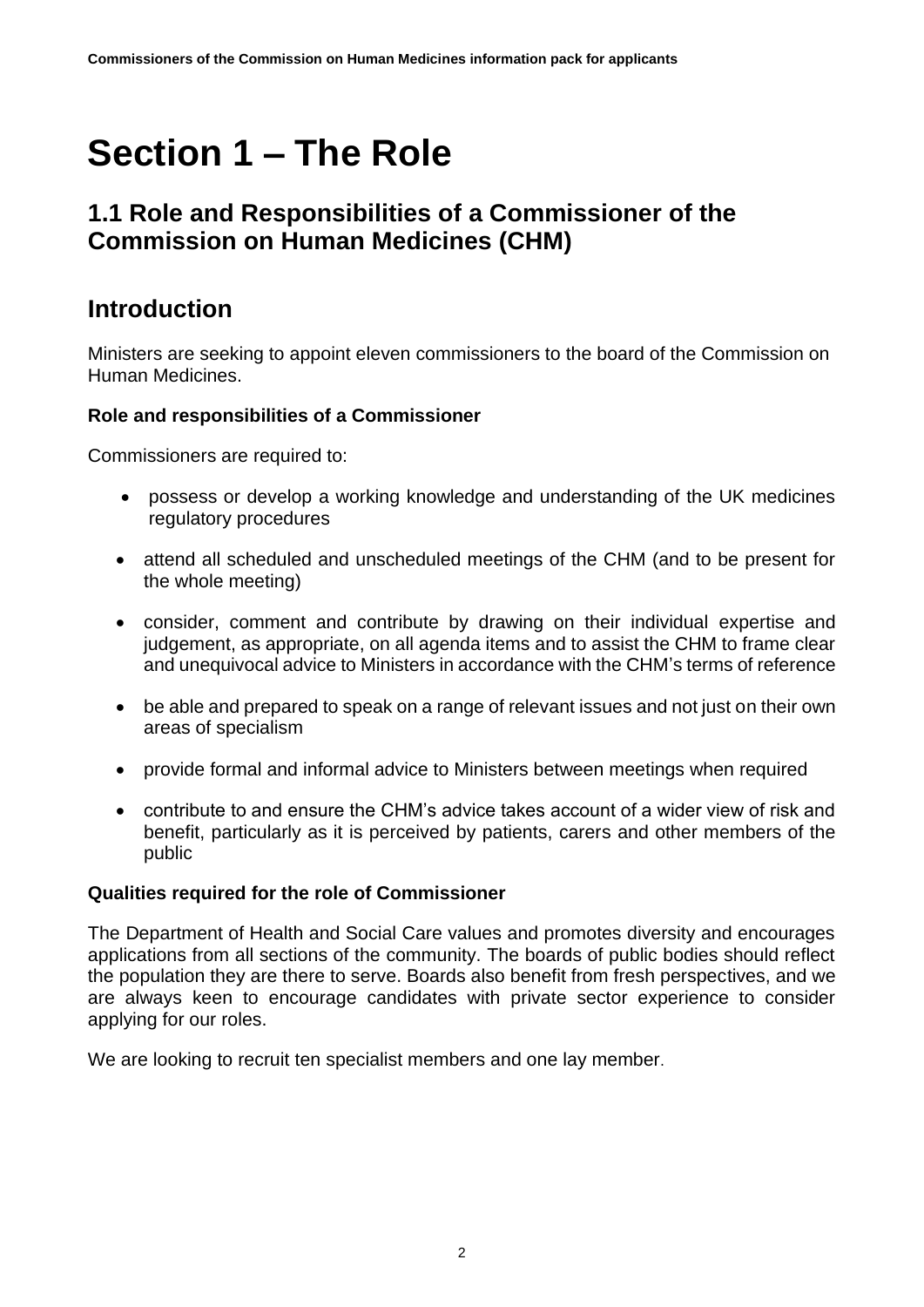## **Essential Criteria**

To be considered, you must be able to demonstrate that you have the qualities, skills and experience to meet all the essential criteria for appointment.

You will:

- demonstrate the ability to operate effectively on a national expert scientific committee
- be a skilled communicator
- demonstrate the ability to assimilate complex scientific information at short notice
- demonstrate the ability and be prepared to contribute actively to the work of the CHM

In addition, for the ten specialist posts successful candidates should be recognised by their peers and/or be Fellows of the relevant Royal Colleges in one of the following areas:

- immunologist
- neurologist
- infectious disease specialists (2 posts)
- general practice
- a nurse specialist
- toxicologists (2 posts)
- **psychiatrist**
- an expert in data science with a particular interest in cardiovascular disease

#### **Remuneration**

The Commissioners are remunerated at the standard rate of £325 per meeting.

- Remuneration is taxable, and subject to National Insurance contributions, both of which will be deducted at source under PAYE before you are paid. Remuneration is not pensionable.
- You may claim travel and subsistence expenses, which are properly and necessarily incurred in carrying out your role and responsibilities as a Commissioner of the CHM, in line with travel and subsistence policy and rates for the CHM. A copy of the policy and rates can be obtained from the CHM.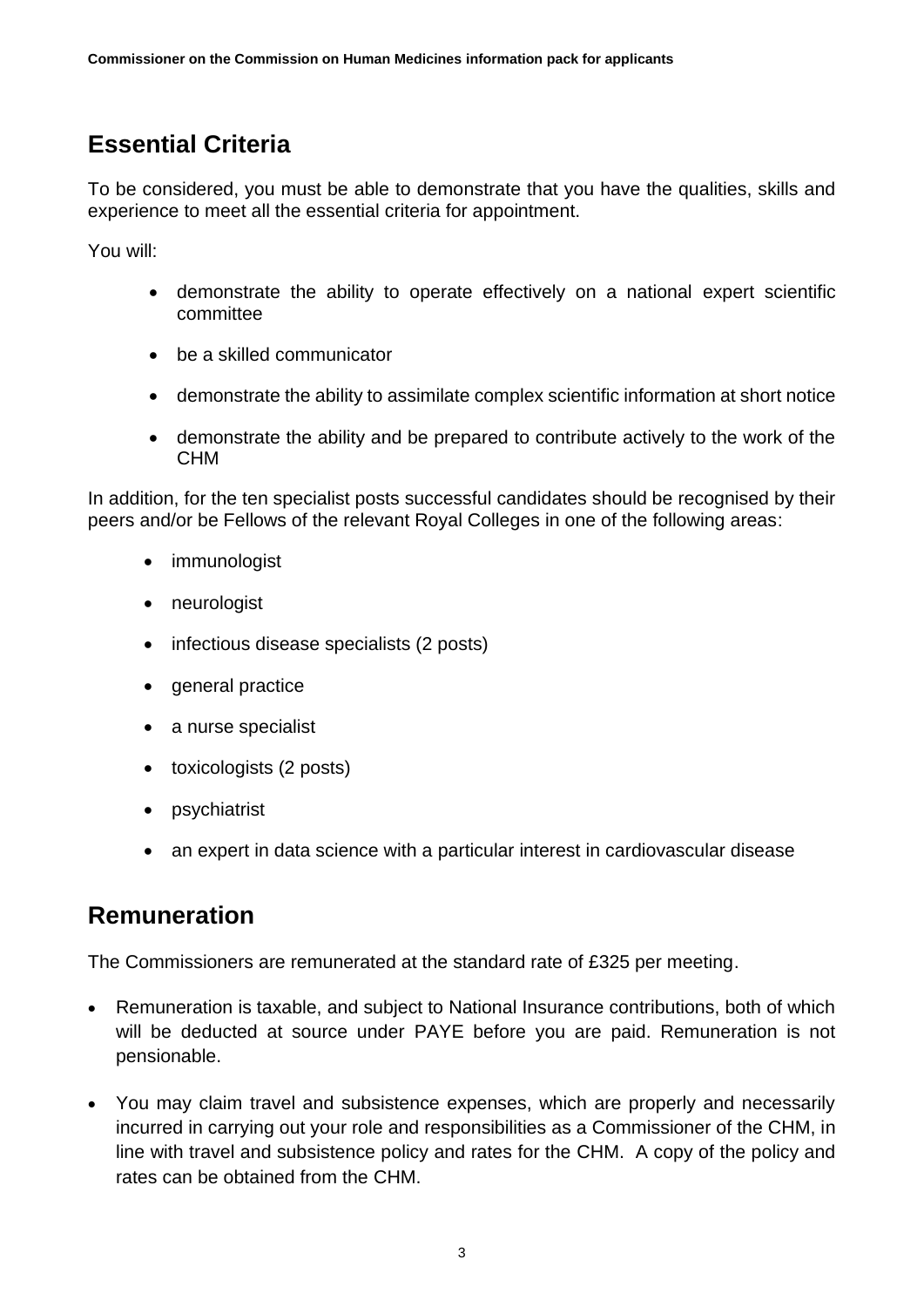# **Time commitment**

• Approximately 22 days per year, including 11 meetings and any ad-hoc meetings based on need.

#### **Location**

London

### **Tenure of office**

Ministers determine that the length of the appointment will be up to a maximum of 4 years.

# **Accountability**

Commissioners are appointed by the Secretary of State for Health and Social Care and are accountable to the Secretary of State via the Chair for carrying out their duties and for their performance.

For further information regarding the role of the CHM and the role of a Commissioner please contact:

CHM Appointments Team

Tel: 020 3080 6060

Email: ECS.Appointment@mhra.gov.uk

### <span id="page-3-0"></span>**1.2 Roles and Responsibilities of the CHM**

#### **Introduction from the Chair**

Professor Sir Munir Pirmohamed, Chair to the Commission on Human Medicines

The CHM serves a vital role in public health in the UK, impacting on the lives of almost every person in the country. It is an honour and privilege to serve as Chair: I learn an enormous amount from every meeting, and it is great to work with excellent colleagues, with such a diverse range of expertise, within the CHM and the MHRA. I would certainly recommend applying for the CHM – your expertise will make an enormous difference.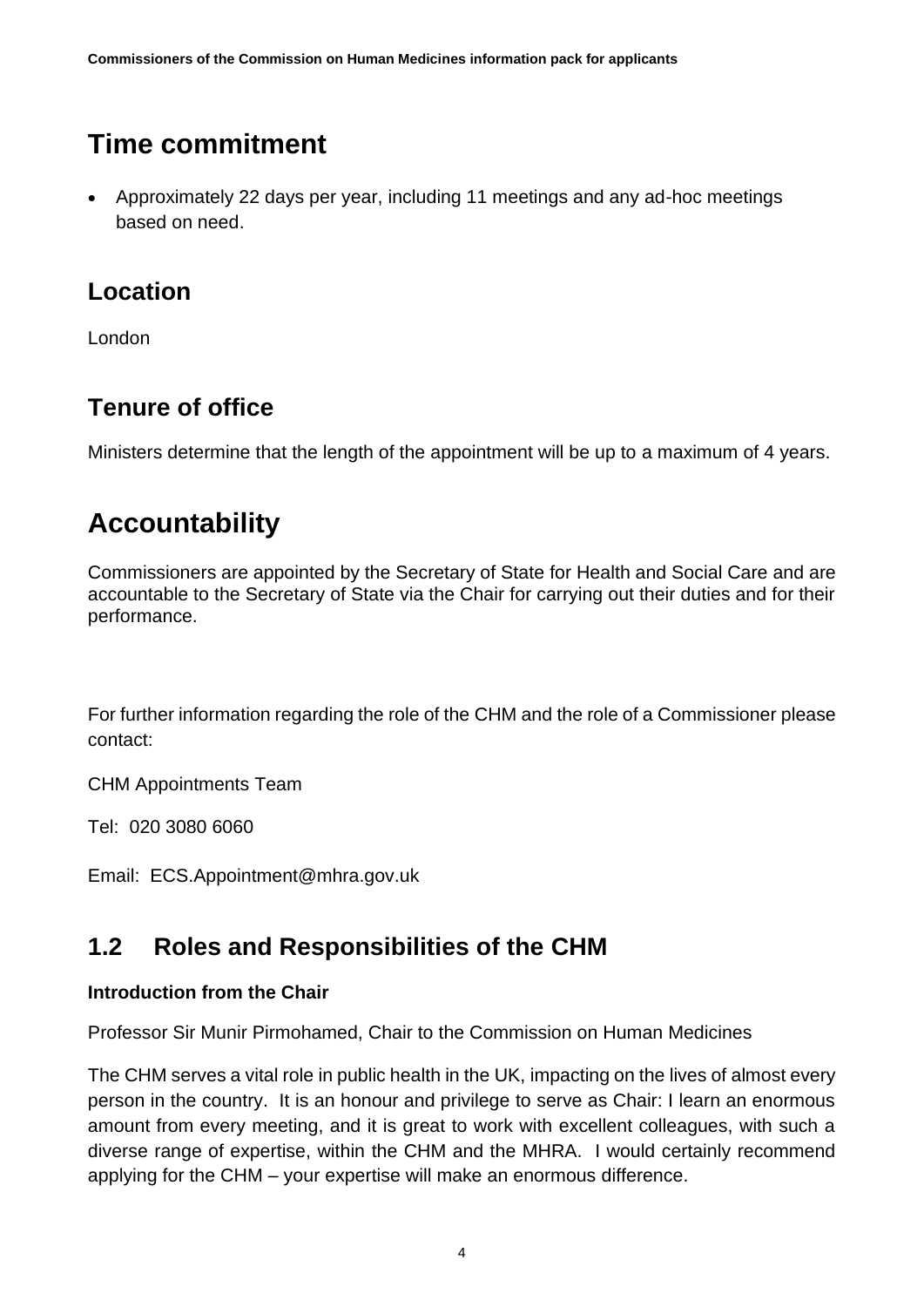#### **The functions of the CHM**

The Commission on Human Medicines (CHM) was established in October 2005. Its functions are set out in regulation 10 of the Human Medicines Regulations 2012 (as amended).

CHM is responsible for:

- advising on applications for National marketing authorisations and orphan designations (GB) for medicines
- considering further representation against its provisional advice in respect of national marketing authorisation applications
- advising on the need for, and content of, risk management plans for new medicines
- advising on the impact of new safety issues on the balance of risks and benefits of licensed medicines - e.g. adding warnings, restricting or suspending use of a medicine
- advising the MHRA and Health Ministers on changes to legal status of marketing authorisations

#### **Background on some aspects of the CHM's work**

The CHM has 17 Commissioners (including the Chair) appointed by Ministers and meets at least 11 times a year. The work of the CHM is supported by Expert Advisory Groups (EAGs) and Expert Working Groups comprising a broad range of experts. The Commission plays a public health role in ensuring medicines are safe, effective and of acceptable quality.

An annual report is produced at the end of each calendar year which is laid before parliament and made public. A link to the 2020 report is available through the GOV.UK website:

[https://www.gov.uk/government/publications/human-medicines-regulations-2012-advisory](https://www.gov.uk/government/publications/human-medicines-regulations-2012-advisory-bodies-annual-report-2020)[bodies-annual-report-2020](https://www.gov.uk/government/publications/human-medicines-regulations-2012-advisory-bodies-annual-report-2020)

The proposed CHM meeting dates for 2022, have been published on GOV.UK website:

Membership - [Commission on Human Medicines -](https://www.gov.uk/government/organisations/commission-on-human-medicines/about/membership#chm-meeting-dates) GOV.UK (www.gov.uk)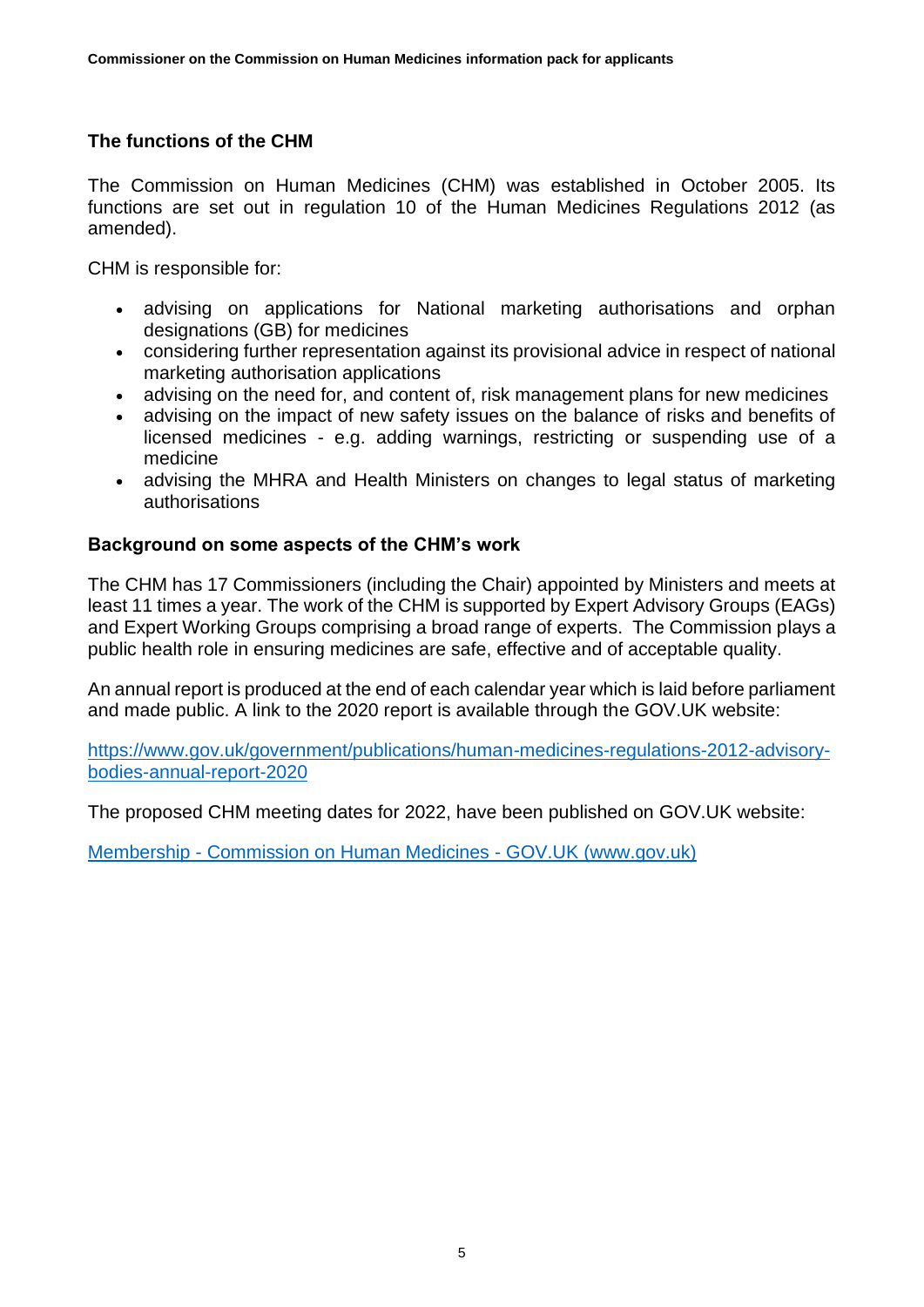# <span id="page-5-0"></span>**Section 2: How to Apply**

### <span id="page-5-1"></span>**2.1 Making an application**

Thank you for your interest in the appointment of a Commissioner to the CHM.

To make an application please email your CV, a supporting letter and completed Monitoring form to:

[appointments.team@dhsc.gov.uk](mailto:appointments.team@dhsc.gov.uk) – please quote **VAC-1745** in the subject field.

If you are unable to apply by email, please contact: Qasher Mahmood on 0207 972 3085

Applications must be received by **midday on 11th November 2021.**

In making an application please note the following:

### **Supporting letter**

The supporting letter is your opportunity to demonstrate how you meet each of the criteria set out in the person specification. It will benefit the Advisory Assessment Panel if you can be clear which specific evidence you provide relates to which criteria. Providing separate paragraphs in relation to each criterion is common practice. Please write all acronyms in full first.

Please ensure your full name, the role to which you are applying and the corresponding reference number for the post are clearly noted at the top of your letter.

Please limit your letter to two pages, and type or write clearly in black ink.

## **Conflicts of interest**

If you have any business or personal interests that might be relevant to the work of the CHM, and which could lead to a real or perceived conflict of interest if you were to be appointed, please provide details in your supporting letter.

If appointed, you will also be required to declare these interests on appointment and they will be entered on a register which is available to the public.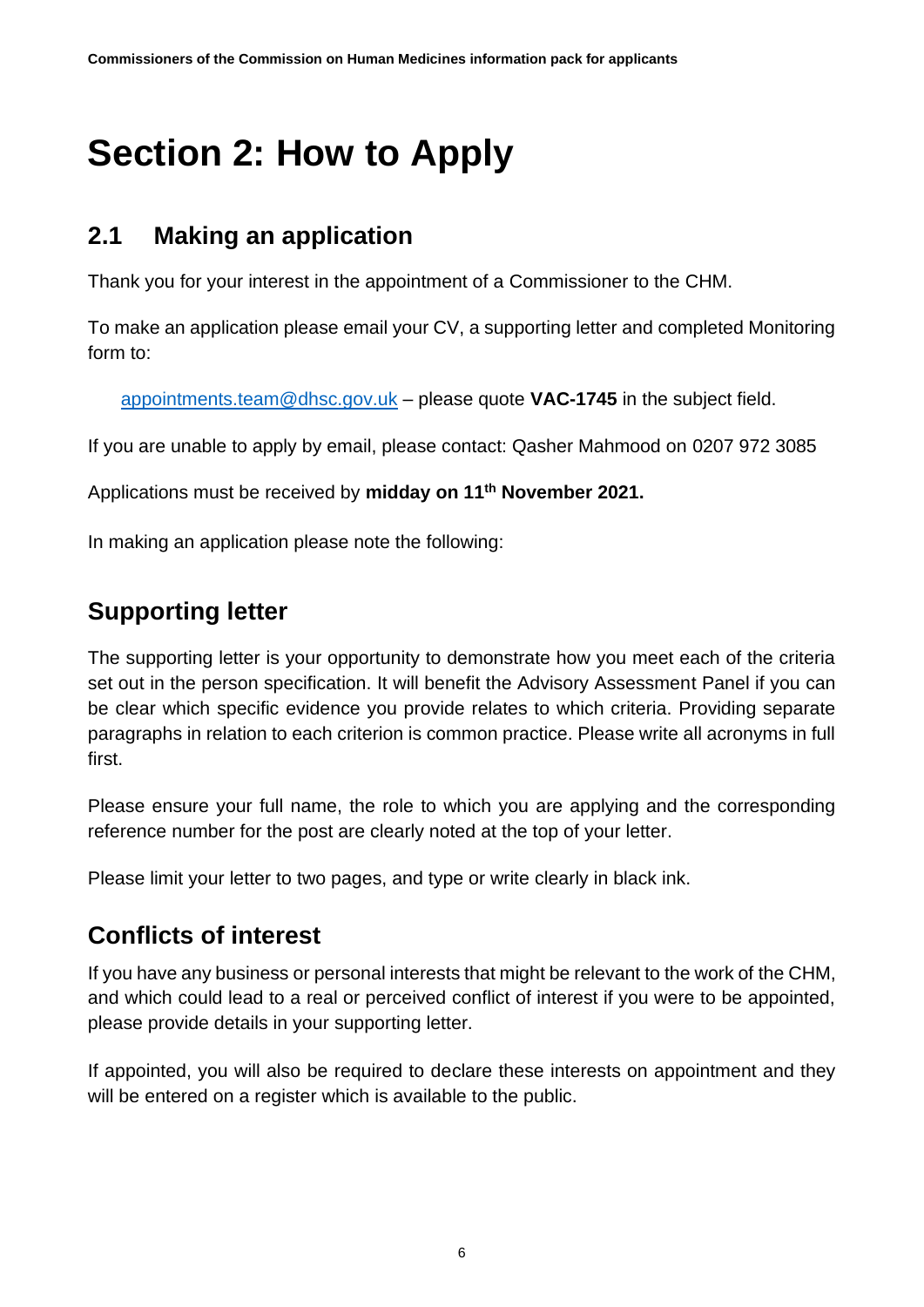## **Standards in public life and ensuring public confidence**

Given the nature of public appointments, it is important that those appointed as members of public bodies maintain the confidence of the public and Government. If there are any issues in your personal or professional history (including any convictions or bankruptcy) that could, if you were appointed, be misconstrued, cause embarrassment to Ministers or the CHM or cause public confidence in the appointment to be jeopardised, it is important that you bring them to the attention of the Advisory Assessment Panel and provide details of the issue/s in your supporting letter. In considering whether you wish to declare any issues, you should also reflect on any public statements you have made, including through social media and blogs. Due Diligence may be carried out on any publicly available information and shared with the Advisory Assessment Panel.

The panel may explore any issues you declare with you before they make a recommendation on the appointment.

Failure to disclose such information could result in an appointment being terminated, as those who hold public appointments are expected to demonstrate the highest standards of corporate and personal conduct and are required to subscribe to the Code of Conduct for Board Members of Public Bodies, as part of agreeing to the terms and conditions of appointment. You can access this document at:

#### [https://www.gov.uk/government/publications/board-members-of-public-bodies-code-of](https://www.gov.uk/government/publications/board-members-of-public-bodies-code-of-conduct)[conduct](https://www.gov.uk/government/publications/board-members-of-public-bodies-code-of-conduct)

There are also circumstances in which individuals may not be considered for appointment, due to them not meeting certain eligibility criteria for appointment. For further information, please refer to **Section 2.3: Eligibility Criteria**

If you wish to discuss any queries on potential conflicts, please see the contacts section.

### **CV**

Please ensure your CV includes:

- Your full name, title, home address, personal contact telephone numbers (land line and mobile), personal email address and details of any twitter accounts and LinkedIn accounts including your twitter handle/username.
- Similar contact details for two referees who will support your application. One referee should be the person to whom you are/were accountable in your current/most recent appointment or position of employment. Please indicate the relationship of each referee to you. References will be requested for short-listed candidates prior to interview.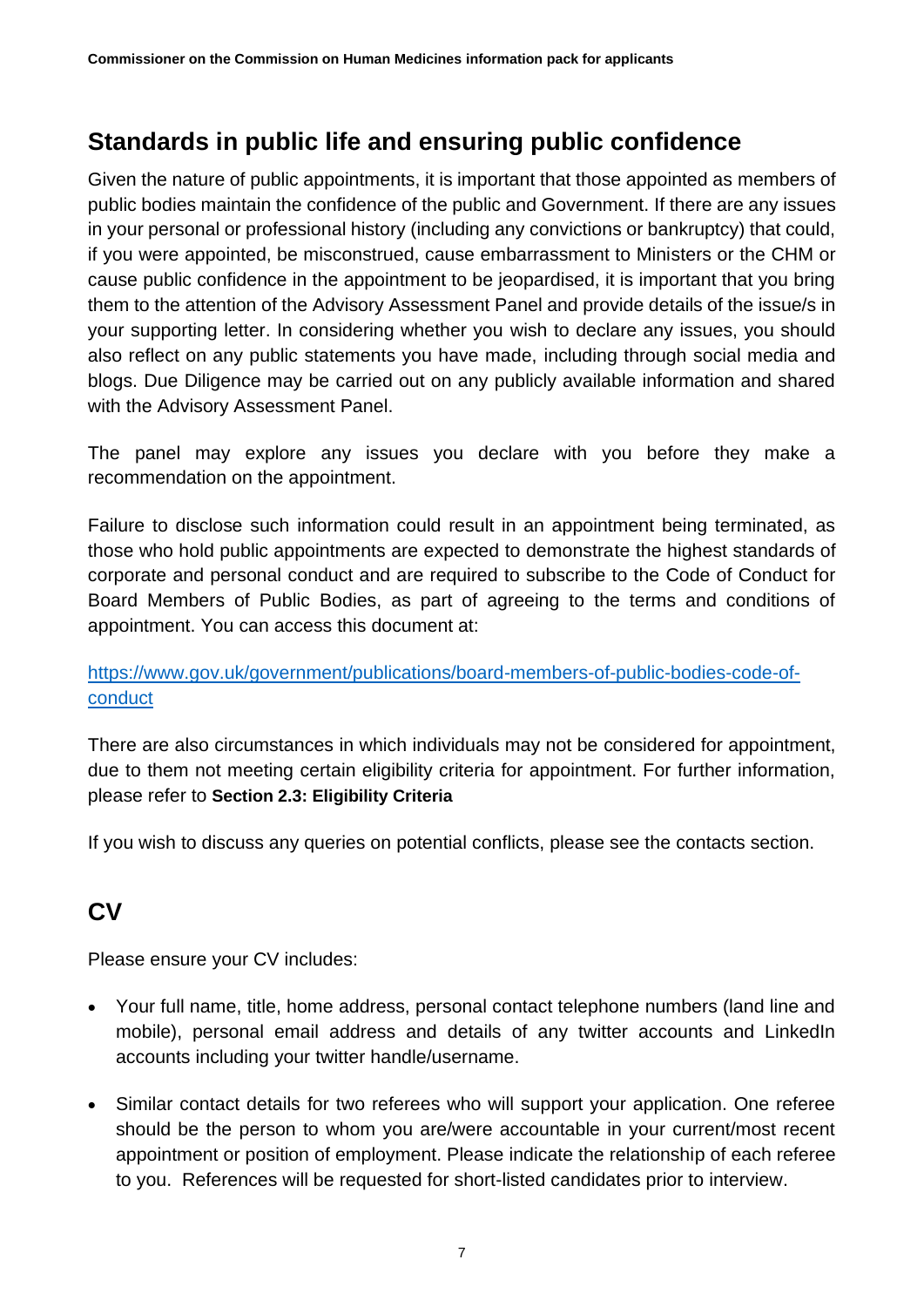• Brief details of your current or most recent post and the dates you occupied this role. Please identify any past or present Ministerial appointments.

## **Monitoring form**

Please complete the Monitoring form. As noted in the form, the diversity data you provide will not be seen by the Advisory Assessment Panel assessing your application.

The political activity information you provide is primarily for monitoring purposes only, however if you are shortlisted for interview, this information will be shared with the panel. The reason for this is that it is appreciated that such activities may have given you relevant skills, including experience gained from committee work, collective decision-making, resolving conflict and public speaking. If you have had such experience and you consider it relevant to your application for this post, you should also take the opportunity to include it separately in your supporting statement. If possible, you should not, however, identify the relevant political party in your statement.

If you are appointed to this role, please note that any political activity you declare will be published in accordance with the Governance Code on Public Appointments.

### <span id="page-7-0"></span>**Disability Confident Scheme**

The Department of Health and Social Care values and promotes diversity and is committed to equality of opportunity for all and to the appointment of disabled people. As part of the Disability Confident Scheme (DCS), we guarantee an interview to anyone with a disability who applies under the Scheme and whose application meets the essential criteria for the post.

#### **What do we mean by a disability?**

To be eligible for the Disability Confident Scheme you must have a disability or long-term health condition, which could be physical, sensory or mental and must be expected to last for at least 12 months. You do not have to be registered as a disabled person to apply under this scheme.

If you wish to apply under the DCS please complete Section E of the Monitoring form and return it with your application.

All applications will be acknowledged by email after the closing date.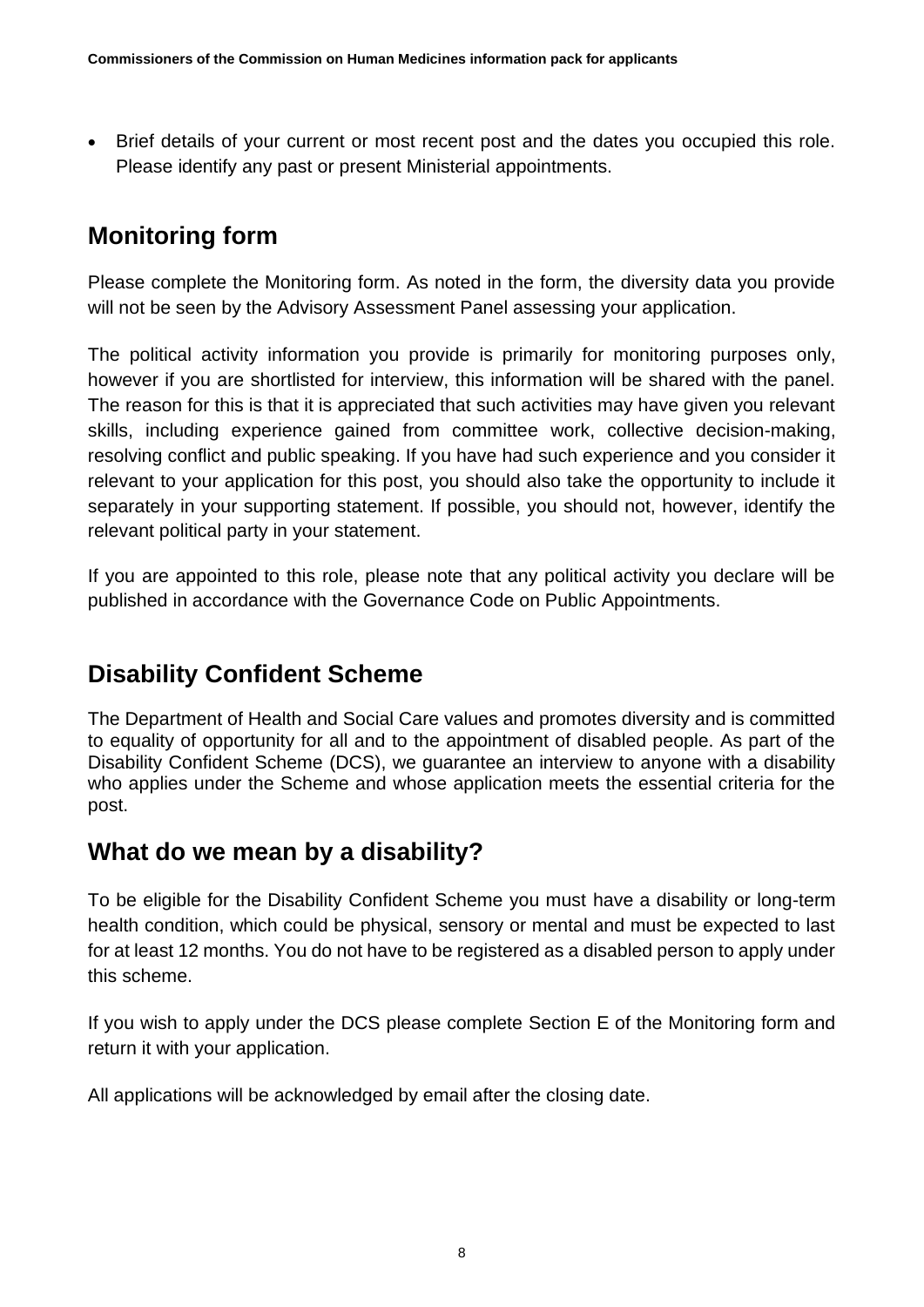# **Contacts**

For further information regarding **the role of the CHM and the role of a Commissioner** please contact CHM Appointments Team:

Tel: 020 3080 6060 Email: [ECS.Appointments@mhra.gov.uk](mailto:ECS.Appointments@mhra.gov.uk)

For further information regarding **the selection process**, please contact:

Qasher Mahmood

Public Appointments Team

Tel: 02079 723085

Email: [Qasher.Mahmood@dhsc.gov.uk](mailto:Qasher.Mahmood@dhsc.gov.uk)

Please quote reference **VAC-1745** on all correspondence.

If you choose to apply, we would like to thank you in advance for your time and effort in making an application.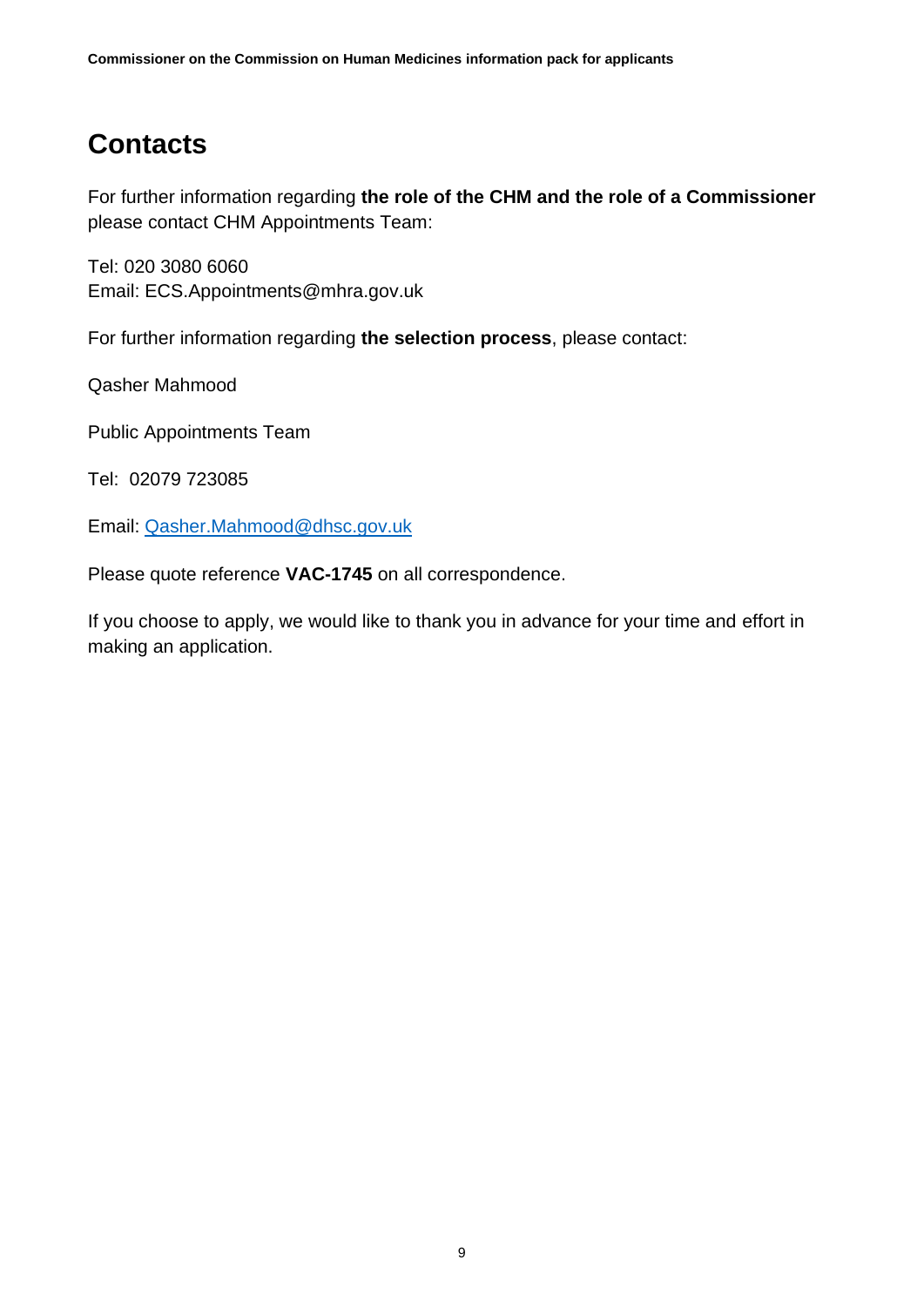#### <span id="page-9-0"></span>**2.2 The Selection Process**

The Department of Health and Social Care Public Appointments Team will advise you of the likely timetable at each stage.

Timetable:

- Closing date: Midday on Thursday, 11 November 2021
- Shortlisting: 3rd December, 2021
- Interviews: January 2022 TBC

Advisory Assessment Panel:

- Stephen Lightfoot: Chair of MHRA and panel chair
- Professor Sir Munir Pirmohamed, Chair of CHM
- Rima Makarem as independent panel member.

The Independent Panel Member is independent of both the Department of Health and Social Care and CHM.

The Governance Code on Public Appointments requires all Advisory Assessment Panel members to declare any political activity within the last five years. All panel members have declared that they have not taken part in any political activity within the last five years.

After the closing date for applications:

- The Department of Health and Social Care will commission a pre-assessment of candidate applications which will then be provided to the Panel for consideration and to inform the shortlisting process. By applying, you are agreeing to your application being shared with another party for pre-assessment. The pre-assessor and the panel are reliant on the information you provide in your CV and supporting letter to assess whether you have the skills and experience required. Please ensure that you provide evidence to support how you meet all the essential criteria. It is the responsibility of the panel to determine who it believes best meet the criteria for the role, and who will be invited to interview.
- Interviews will be held in January 2022. The Appointments Team will email to let you know whether you have been invited to be interviewed. Interviews are likely to be conducted by video/ teleconference but if not, would be in central London.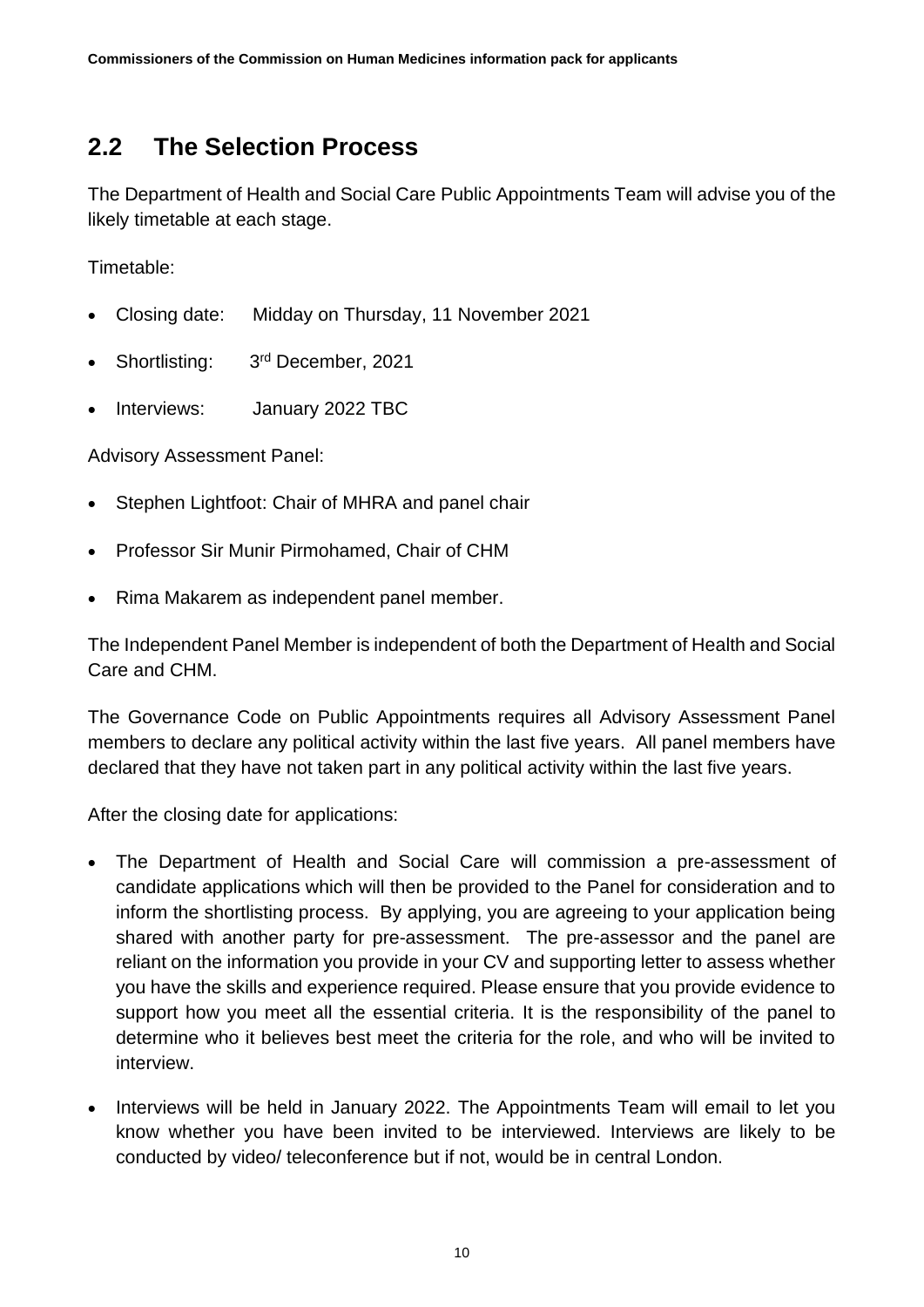- The Advisory Assessment Panel will select for interview only the strongest applicants who it feels have demonstrated that they best meet the criteria set out in the person specification. However, if you have applied under the DCS and you meet all the essential criteria, then you will also be invited for interview.
- If you are invited to interview and if you are unable to attend on the set date, then an alternative date can only be offered at the discretion of the Advisory Assessment Panel.
- If invited to interview, the Advisory Assessment Panel may invite you to make a brief presentation at the start of the interview and will go on to question you about your skills and experience, including asking specific questions to assess whether you meet the criteria set out for the post.
- The Advisory Assessment Panel will also explore with candidates any potential conflicts of interest or any other issues arising from candidate's personal and professional history which may impact on an appointment decision (see section 2.1 for further details).
- Candidates who the panel believe are 'appointable', will be recommended to Ministers who will make the final decision. Ministers may choose to meet with candidates, before or after interview, and before making a decision. Candidates should therefore be prepared for a delay between interview and a final appointment decision being made. Candidates who have been interviewed will be kept informed of progress.
- If you are successful, you will receive a letter from Ministers appointing you as a Commissioner of the Commission on Human Medicines which will confirm the terms on which the appointment is offered.
- **Please note that due to the volume of applications that are received it is not possible to routinely provide feedback to those not shortlisted for interview.**
- If you apply under the Disability Confident Scheme and you are not shortlisted for interview, we can provide a summary of the assessment of your written application, if you choose to request feedback
- If you are unsuccessful at interview, you will be notified by the Public Appointments Team. We appreciate it takes a lot of time and effort to apply for roles, and prepare for and attend an interview, and that feedback is a valuable part of the process. Following interviews, the letter which confirms the outcome of the appointment process will provide the details of who you may approach for feedback on your interview and application, if you so wish
- For further information on how we will manage the personal information that you have provided to us through your application, see **Section 2.4**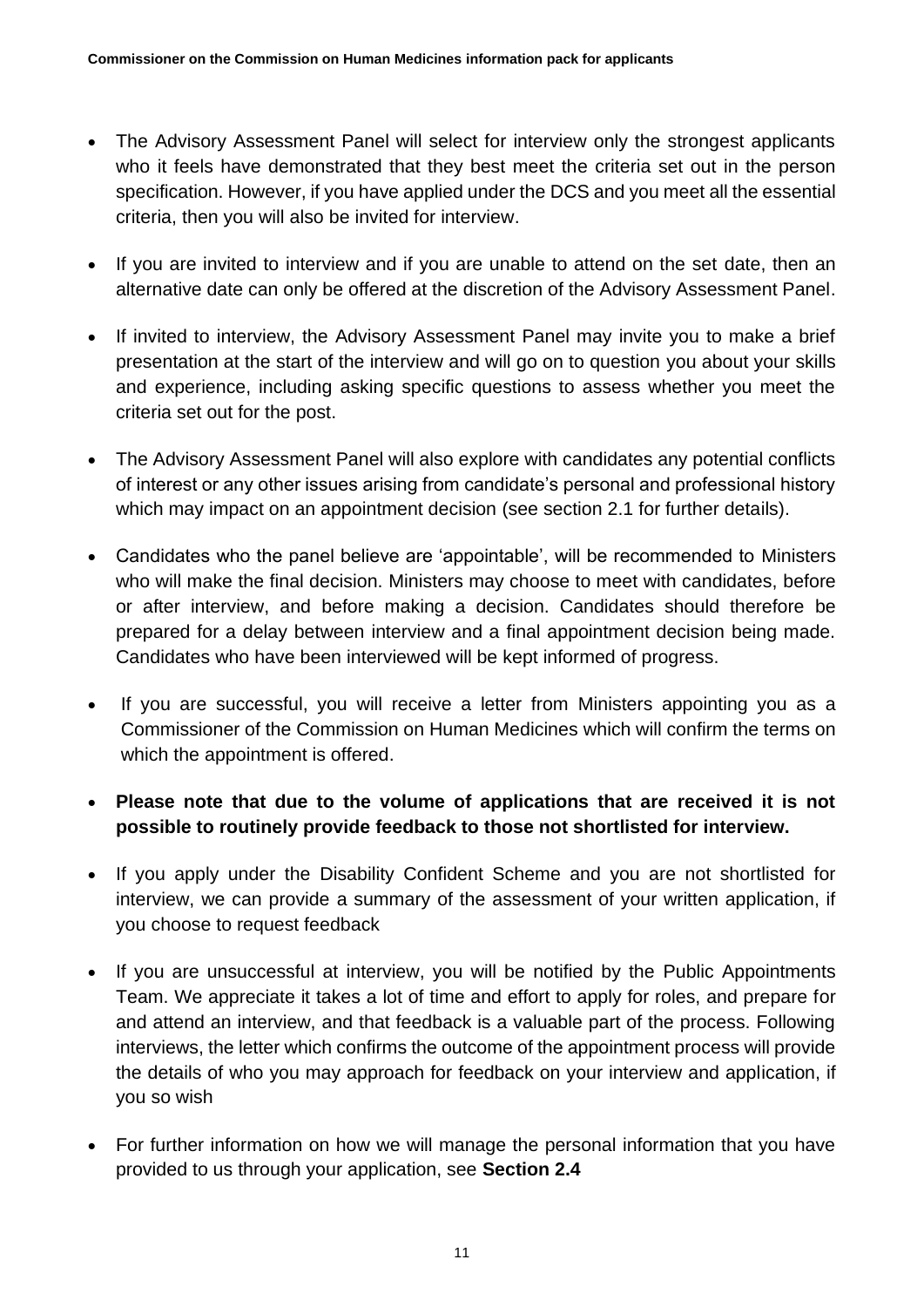## **Queries**

For queries about your application, please contact Qasher Mahmood on Qasher.Mahmood@dhsc.gov.uk

# **Standards in public life**

You will be expected to demonstrate high standards of corporate and personal conduct. All successful candidates will be asked to subscribe to the Code of Conduct for Board Members of Public Bodies, you can access this document at: [https://www.gov.uk/government/publications/board-members-of-public-bodies-code-of](https://www.gov.uk/government/publications/board-members-of-public-bodies-code-of-conduct)[conduct](https://www.gov.uk/government/publications/board-members-of-public-bodies-code-of-conduct)

# **Diversity and equality of opportunity**

The Department of Health and Social Care values and promotes diversity and encourage applications from all sections of the community.

# **Governance Code on Public Appointments**

The Governance Code on Public Appointments, published by the Cabinet Office, sets out the principles that should underpin all public appointments. The Governance Code can be found at: [https://www.gov.uk/government/publications/governance-code-for-public](https://www.gov.uk/government/publications/governance-code-for-public-appointments)[appointments](https://www.gov.uk/government/publications/governance-code-for-public-appointments)

# **The Commissioner for Public Appointments**

The regulation of public appointments against the requirements of the Governance Code is carried out by the Commissioner for Public Appointments. The Commissioner provides independent assurance that public appointments are made in accordance with the principles set out in the Code. The Commissioner is appointed by the Queen and is independent of the Government and the Civil Service. Further information about the role of the Commissioner is available from:

[http://publicappointmentscommissioner.independent.gov.uk](http://publicappointmentscommissioner.independent.gov.uk/) 

# **If you are not completely satisfied**

The Department of Health and Social Care will aim to process all applications as quickly as possible and to treat all applicants with courtesy. If you have any complaints about the way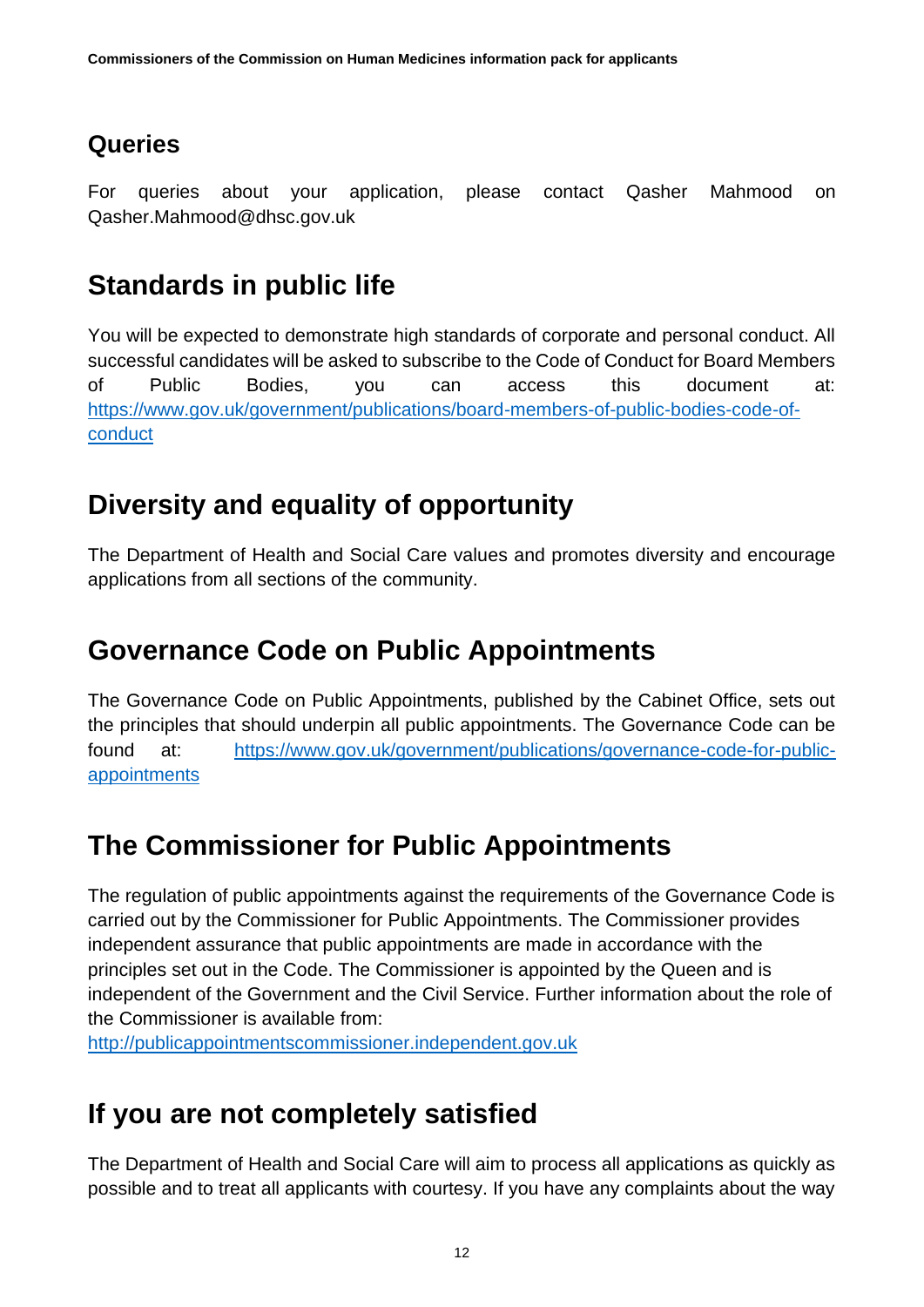your application has been handled, please contact Qasher Mahmood in the Department of Health and Social Care by emailing Qasher.Mahmood@dhsc.gov.uk

If after receiving a comprehensive response from the Department you are still concerned, you can write to the Commissioner for Public Appointments. Please contact:

The Commissioner for Public Appointments 1 Horse Guards Road London SW1A 2HQ Tel: 0207 271 8938 Email: [publicappointments@csc.gov.uk](mailto:publicappointments@csc.gsi.gov.uk)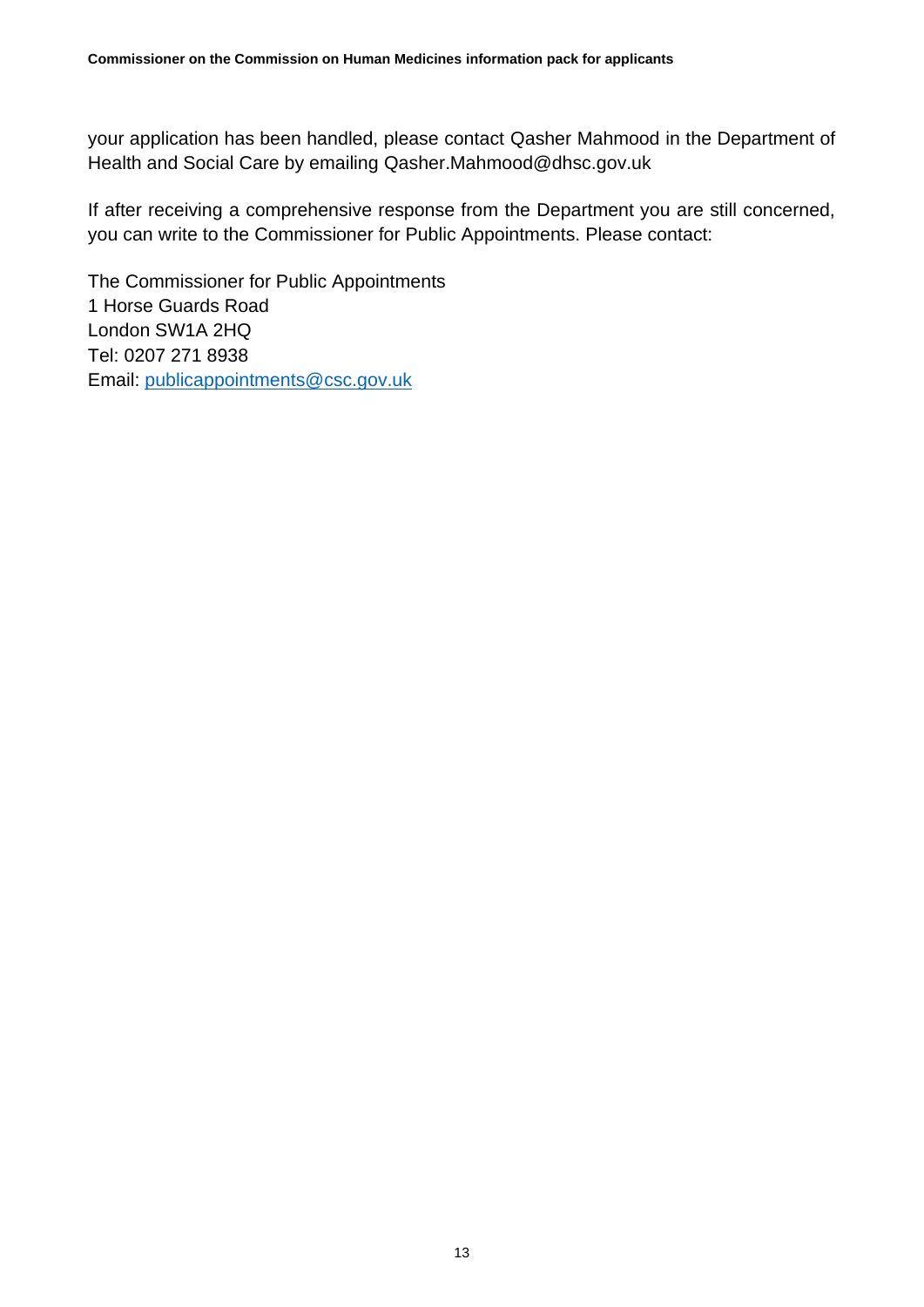## <span id="page-13-0"></span>**2.3 Eligibility Criteria**

There are circumstances in which an individual may not be considered for appointment. They include:

- 1. persons who have received a prison sentence or suspended sentence of 3 months or more in the last 5 years
- 2. persons who are the subject of a bankruptcy restrictions order or interim order, or a debt relief order or interim debt relief order under Schedule 4ZB to the Insolvency Act 1986
- 3. persons who have had an earlier term of appointment with a health service body terminated on the grounds:
	- that it was not conducive to the interests or good management of the body that the person should continue to hold office
	- that the person failed to attend a meeting of the body on three consecutive occasions
	- that the person failed to declare a pecuniary interest or withdraw from consideration of a matter in respect of which the person had a pecuniary interest
	- of misconduct or failure to carry out the person's duties
- 4. anyone who is under a disqualification order under the Company Directors Disqualification Act 1986; or
- 5. anyone who has been removed from trusteeship of a charity.

Further advice about the eligibility criteria can be provided by contacting CHM Appointments Team on 020 3080 6060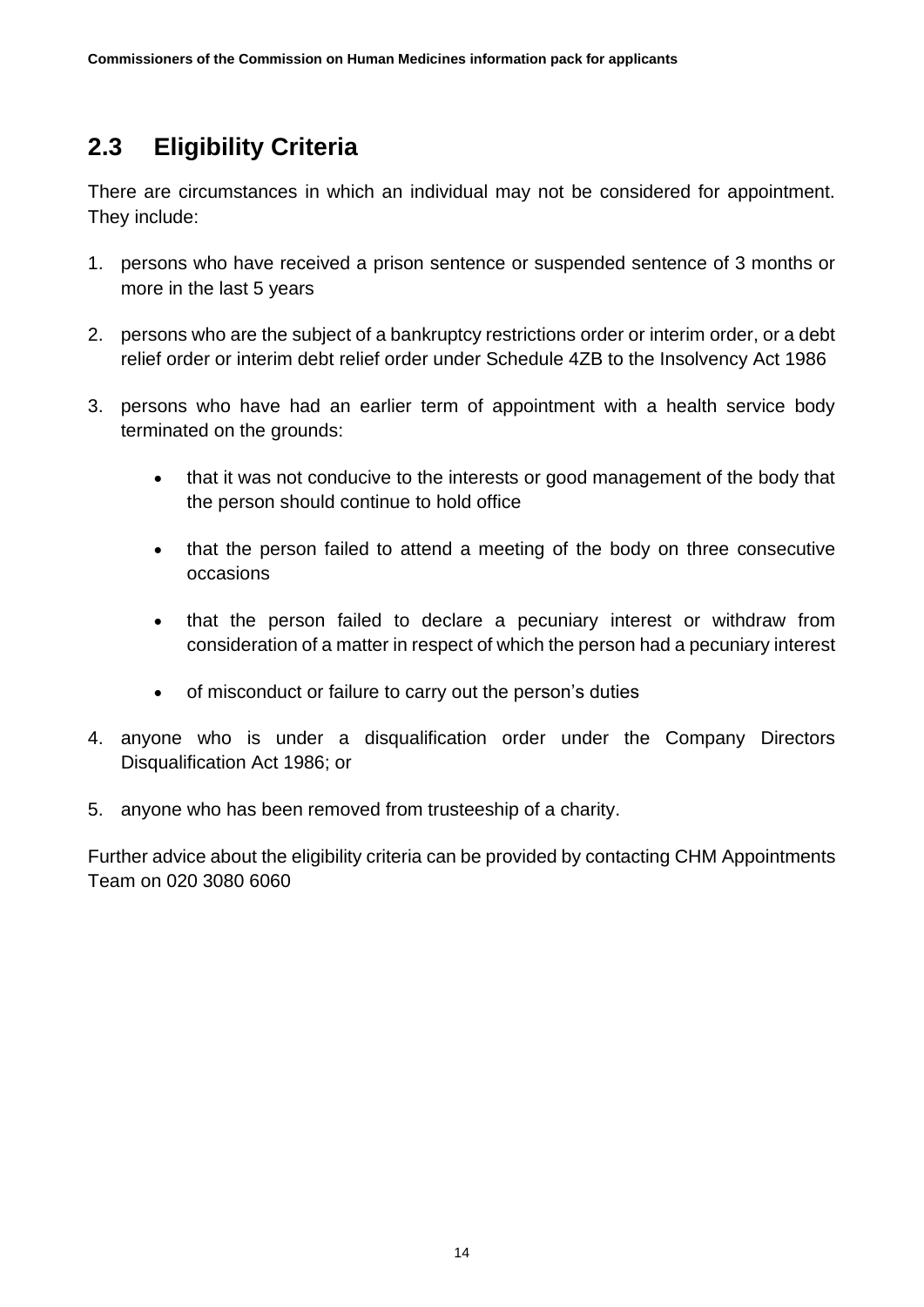#### <span id="page-14-0"></span>**2.4 How we will manage your personal information**

Your personal information will be held in accordance with the General Data Protection Regulation. You will not receive unsolicited paper or electronic mail because of sending the Department of Health and Social Care any personal information. No personal information will be passed on to third parties for commercial purposes.

When we ask you for personal information, we promise we will:

- Only ask for what we need, and not collect too much or irrelevant information
- Ensure you know why we need it
- Protect it and insofar as is possible, make sure nobody has access to it who shouldn't
- Ensure you know what choice you have about giving us information
- Make sure we don't keep it longer than necessary
- Only use your information for the purposes you have authorised

We ask that you:

- Provide us with accurate information
- Inform us as soon as possible of any changes or if you notice mistakes in the information we hold about you

If you apply for a post, we will share some of the information you provide with the members of the Advisory Assessment Panel for the post to which you are applying, so that your CV and supporting letter can be assessed.

The diversity information you provide will not be used in the selection process and will therefore not be shared with the Advisory Assessment Panel assessing your application at any stage. However, panels may review the political activity response at the interview stage. This in no way acts as a bar to appointment. Further information on this is provided in the attached Monitoring form.

The Commissioner for Public Appointments regulates and monitors appointments to public bodies to ensure procedures are fair. The Department of Health and Social Care is required by the Commissioner for Public Appointments to retain information about the people who apply for public appointments within his remit and make this information available to him for audit purposes, if requested to do so. Information you provide in your application may therefore be made available to the Commissioner for Public Appointments and the